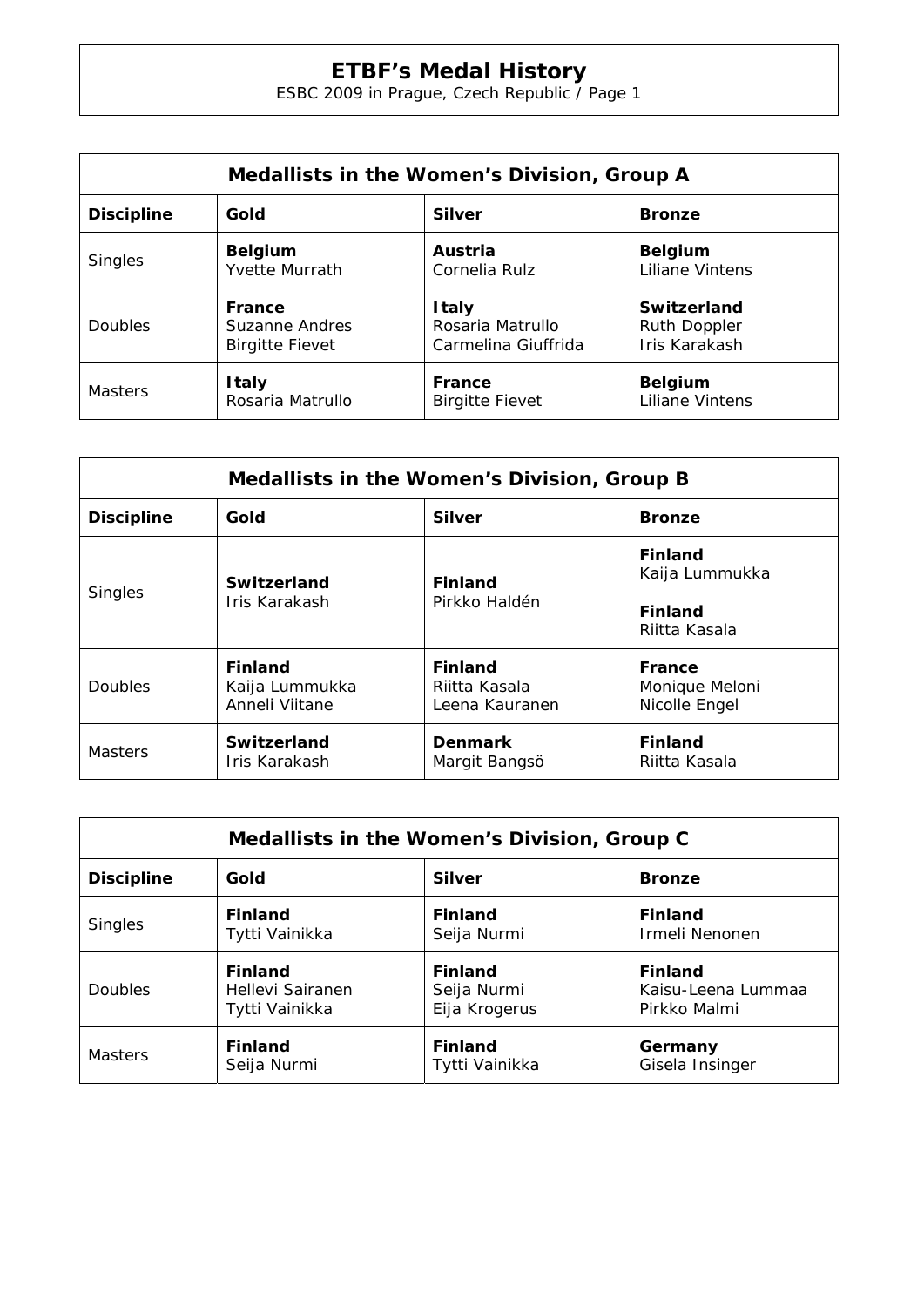| Medallists in the Men's Division, Group A |                                        |                       |                    |  |  |
|-------------------------------------------|----------------------------------------|-----------------------|--------------------|--|--|
| <b>Discipline</b>                         | Gold<br><b>Silver</b><br><b>Bronze</b> |                       |                    |  |  |
| <b>Singles</b>                            | <b>Finland</b>                         | <b>Czech Republic</b> | Estonia            |  |  |
|                                           | Jukka Julin                            | Jan Fleischmann       | Udo Sulp           |  |  |
| <b>Doubles</b>                            | <b>Finland</b>                         | <b>Finland</b>        | <b>Belgium</b>     |  |  |
|                                           | Markku Puurunen                        | Pertti Ojala          | Dominique de Nolf  |  |  |
|                                           | Pekka Tiironkoski                      | Lauri Vivolin         | René van Hoorebeke |  |  |
| <b>Masters</b>                            | <b>Czech Republic</b>                  | <b>Belgium</b>        | <b>Netherlands</b> |  |  |
|                                           | Jan Fleischmann                        | Dominique de Nolf     | John Bosch         |  |  |

| Medallists in the Men's Division, Group B |                                        |                   |                     |  |  |
|-------------------------------------------|----------------------------------------|-------------------|---------------------|--|--|
| <b>Discipline</b>                         | Gold<br><b>Silver</b><br><b>Bronze</b> |                   |                     |  |  |
| <b>Singles</b>                            | <b>Belgium</b>                         | Slovakia          | <b>Italy</b>        |  |  |
|                                           | Andre Geelen                           | Jan Debnar        | Santo Provenzi      |  |  |
| Doubles                                   | Germany                                | <b>Italy</b>      | <b>Norway</b>       |  |  |
|                                           | Kalle Gaiser                           | Santo Provenzi    | Svenn Arild Brovold |  |  |
|                                           | Erich Caspari                          | Gastone Pertegato | Steinar Karlsen     |  |  |
| <b>Masters</b>                            | Slovakia                               | <b>Finland</b>    | <b>Israel</b>       |  |  |
|                                           | Jan Debnar                             | Pentti Laine      | Tener Israel        |  |  |

| Medallists in the Men's Division, Group C                   |                     |                    |                    |  |  |
|-------------------------------------------------------------|---------------------|--------------------|--------------------|--|--|
| <b>Discipline</b><br>Gold<br><b>Silver</b><br><b>Bronze</b> |                     |                    |                    |  |  |
| <b>Singles</b>                                              | <b>Belgium</b>      | <b>Italy</b>       | Sweden             |  |  |
|                                                             | William Goldwasser  | Rosario Bellomonte | Torbjörn Halling   |  |  |
| <b>Doubles</b>                                              | Sweden              | <b>Belgium</b>     | Germany            |  |  |
|                                                             | Lars-Erik Thomasson | Marcel Baert       | Erich Behrends     |  |  |
|                                                             | Arne Hybelius       | William Goldwasser | Kurt Bechtle       |  |  |
| <b>Masters</b>                                              | <b>Belgium</b>      | <b>Finland</b>     | <b>Italy</b>       |  |  |
|                                                             | Marcel Baert        | Kurt Stjernberg    | Rosario Bellomonte |  |  |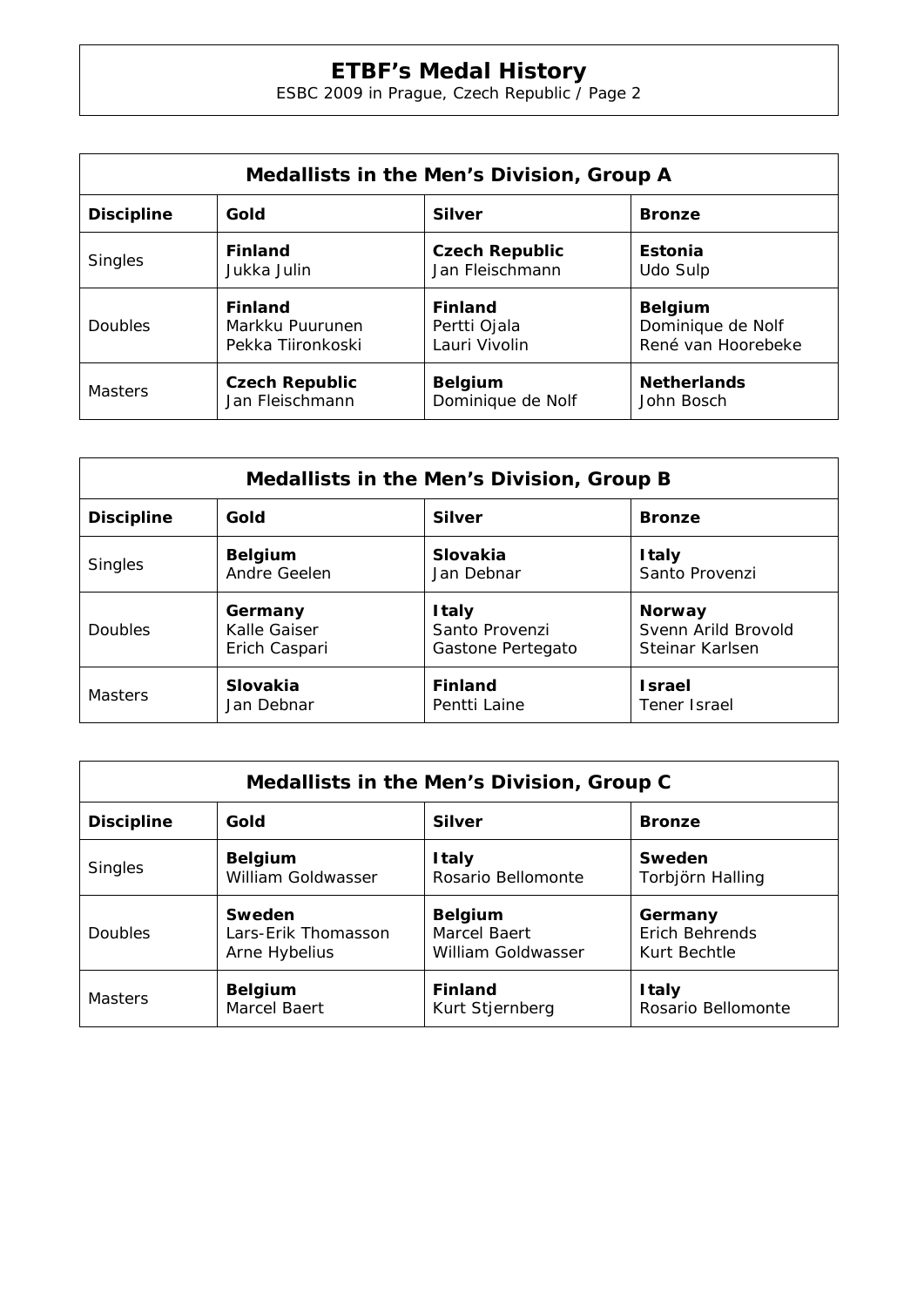| <b>Medallists in the Women's Division</b>                   |                                                                  |                                                                                 |                                                                        |  |
|-------------------------------------------------------------|------------------------------------------------------------------|---------------------------------------------------------------------------------|------------------------------------------------------------------------|--|
| Gold<br><b>Discipline</b><br><b>Silver</b><br><b>Bronze</b> |                                                                  |                                                                                 |                                                                        |  |
| Trios                                                       | <b>Finland</b><br>Tytti Vainikka<br>Seija Nurmi<br>Eija Krogerus | France<br><b>Birgitte Fievet</b><br>Francoise Augustin<br><b>Suzanne Andres</b> | <b>Denmark</b><br>Hanne Tholstrup<br>Sylvia Krasznai<br>Lise Riggelsen |  |

| <b>Medallists in the Men's Division</b>                     |                                                                  |                                                                               |                                                                                       |  |
|-------------------------------------------------------------|------------------------------------------------------------------|-------------------------------------------------------------------------------|---------------------------------------------------------------------------------------|--|
| Gold<br><b>Discipline</b><br><b>Silver</b><br><b>Bronze</b> |                                                                  |                                                                               |                                                                                       |  |
| Trios                                                       | <b>Finland</b><br>Kalevi Estola<br>Pentti Laine<br>Pertti Mikola | <b>Belgium</b><br>Dominique de Nolf<br>Günther Schollen<br>René van Hoorebeke | <b>Belgium</b><br><b>Marcel Baert</b><br><b>Firmin Cornelis</b><br>William Goldwasser |  |